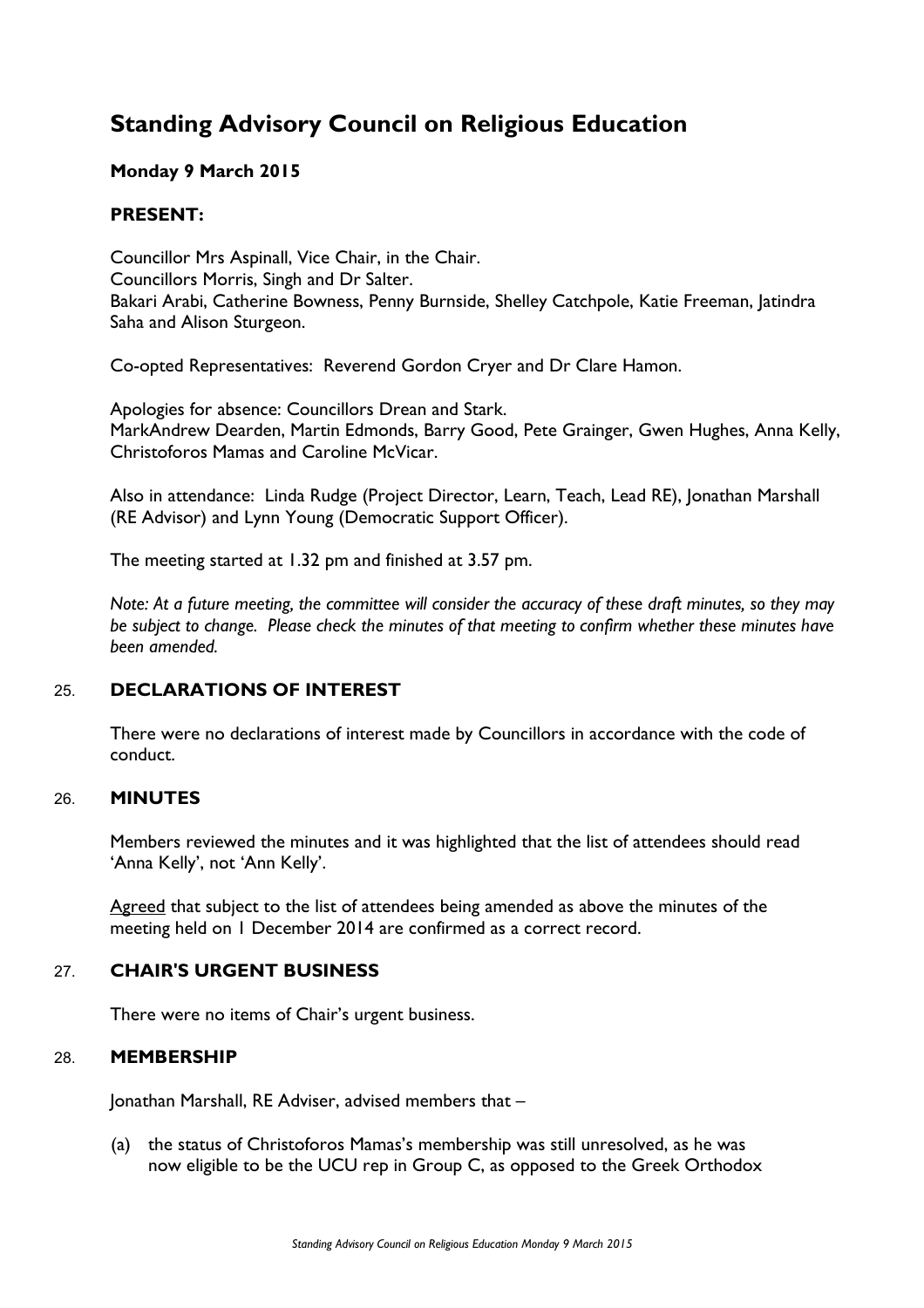Community rep;

- (b) it had been difficult to find a Buddhist Community rep for Group A following the resignation of Barry Good;
- (c) three Members had recently been contacted due to their non-attendance over the last year; if they did not respond the RE Adviser would seek alternative representatives.

# 29. **SACRE DEVELOPMENT PLAN**

Jonathan Marshall, RE Adviser, discussed the SACRE development plan and advised members that –

- (a) the amount of the SACRE budget for 2015-2016 was not yet known;
- (b) the SACRE Development Plan influenced how the SACRE budget was spent;
- (c) the development plan highlighted three areas of importance
	- support for teachers to develop some new, creative and interactive schemes of work to support the new syllabus and the new emphases of heritage, diversity and spirituality, to include a review of the syllabus across Plymouth schools during the summer term;
	- SACRE to make available some curriculum project funds for schools to support innovative RE projects with links to and in collaboration with local understanding and good quality RE;
	- SACRE to support promotional events and celebrations of RE, including Holocaust Memorial Day;
- (d) funds had been offered to schools to enable them to develop innovative projects; however take up had been poor, and the money had been used to produce extra copies of the Agreed Syllabus document.

Members were advised that the money that remained in the current budget would not 'rollover' to the next financial year. A suggestion for spending the remainder of the budget included inviting a high calibre speaker to attend a SACRE dinner/evening meeting.

# 30. **LEARNTEACHLEAD RE PROJECT**

Linda Rudge, Project Director of Learn, Teach Lead RE, provided members with a progress report.

Members were advised that –

(a) the project was a learning partnership project for Religious Education (RE) with a focus on creating a community of enquiry and professional development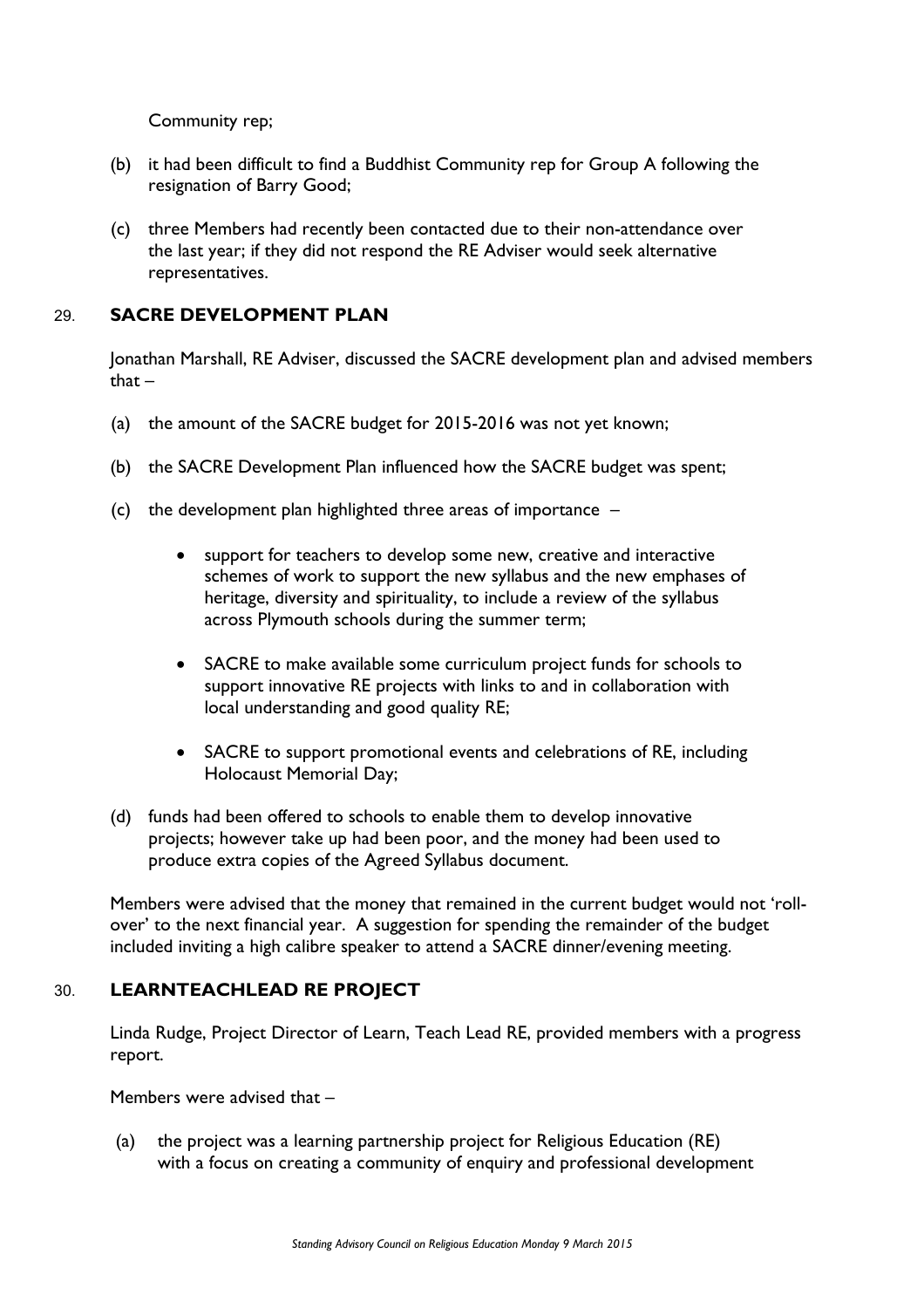across the south west peninsula;

- (b) the original intention was to support and enhance RE in the south west, boosting provision from Local Authorities, SACREs, teacher training providers, Diocesan Boards of Education and schools;
- (c) the 'unmet needs' of RE teachers were identified and prioritised in the bid for funds;
- (d) the project was launched in October 2012, through funding in excess of £100,00, for a three year period, from the St Luke's College Foundation;
- (e) the funding ensured that Continual Professional Development (CPD) was enjoyed by an increased number of teachers, and was available free of charge for state funded primary and secondary schools;
- (f) 2015 was the third full year of the programme;
- (g) there were 14 Project Leaders of RE (PLREs), leading eight hubs;
- (h) there was scope (if funding allowed) for the formation of other PLREs in north east Cornwall and mid/east Devon;
- (i) there was a current recruitment drive for more PLREs in Torbay (primary) and South Devon (secondary);
- (j) termly hub meetings (affiliated to NATRE) were generating attendance levels of between 15 and 40;
- (k) the 2014 Conference (held at St Mellion Resort) was attended by over 100 delegates;
- (l) PLRE training in January had focused on interfaith dialogue and 'Promoting religious understanding through RE';
- (m) information regarding termly hub meetings and venues was posted on the website and sent to schools through partnership networks and by PLREs. Meetings were usually held in twilight sessions with a change of venue;
- (n) some hubs used a newsletter compiled by the PLREs to keep people in touch between meetings;
- (o) PLREs received regular updates from the Project Director;
- (p) reports of meetings were added to the website;
- (q) agendas this term would share training from the conference and the first training day, as well as addressing local needs;
- (r) PLREs had benefitted from their training and increased confidence in their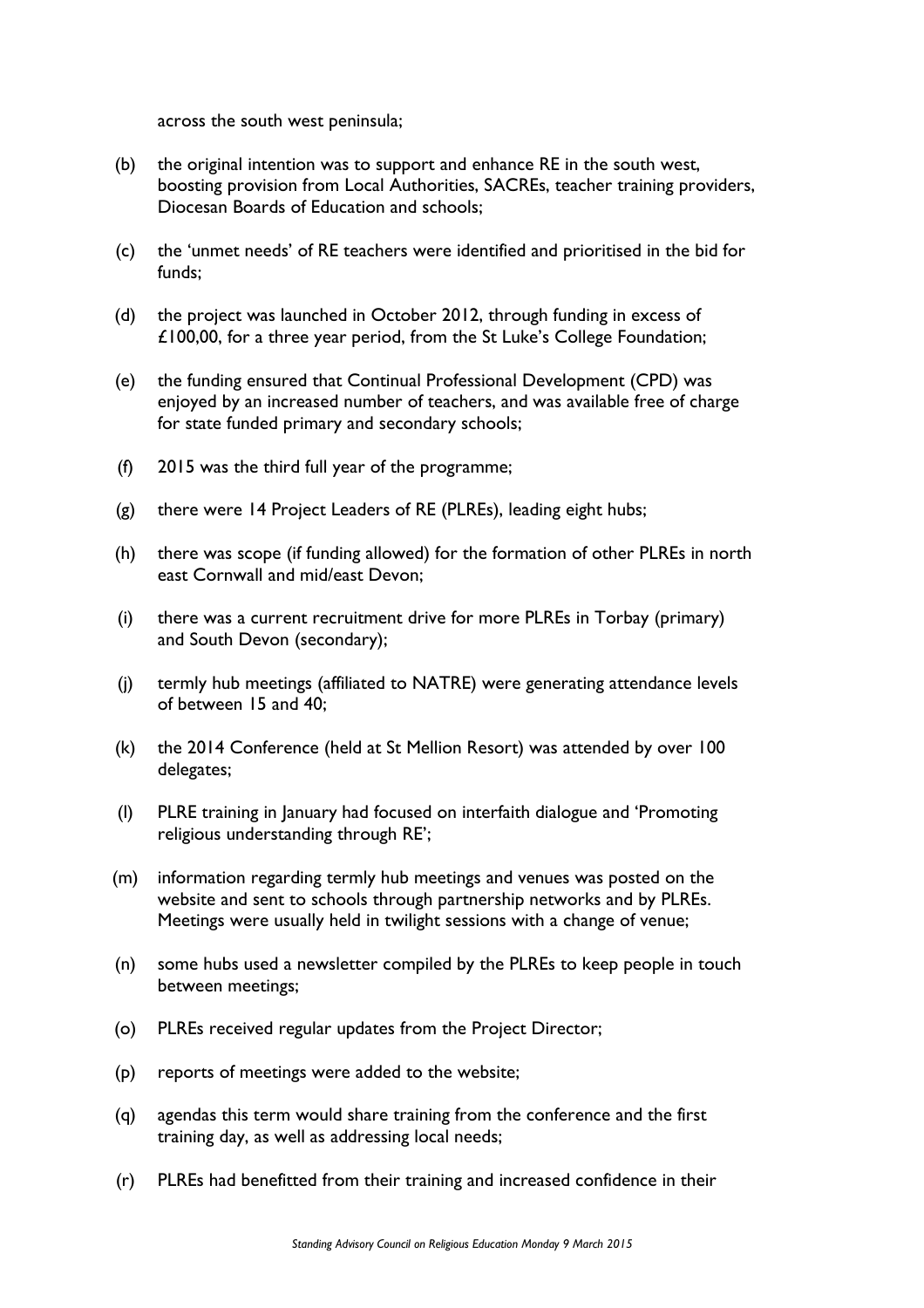subject leadership in addition to sharing their own expertise locally, regionally and nationally;

- (s) Gill Tewkesbury (North Devon Primary Hub Leader) was now an SLE and had won a Hockerill prize (in recognition of innovative teaching in RE), and a Farmington Fellowship (for teachers of Religious Education in UK secondary schools, primary school RE Co-ordinators or other primary school teachers involved in teaching RE, and teachers of children with Special Educational Needs who are involved with RE. Headteachers who wish to undertake research into either Religious Education or Values Education are also eligible to apply. Applicants should have had at least two years in their present post);
- (t) Katie Freeman (Plymouth Primary Hub Leader) was now an SLE (Specialist Leader in Education) and had recently had an article published in 'RE Today';
- (u) other SLEs were Giles Freathy (West Cornwall hub) and Corrine Price (South Devon/Torbay hub);
- (v) funding was available from various sources
	- The St Luke's College Foundation;
	- SACREs, Local Authorities and teaching schools;
	- Culham St Gabriel;
	- The Jerusalem Trust;
- (w) the success of LTLRE was underpinned by its commitment to teacher development, the effective development and leadership of PLREs and its fundamental commitment to educational research, encouraging innovation to improve classroom practice;
- (x) there were certain 'non-negotiable' principles which underpinned the project's pedagogical model –
	- collaboration between recognised CPD partners, universities and Local Authorities through research and professional development to address identified unmet CPD needs;
	- the creation of a community of learning giving teachers and Higher Level Teaching Assistants (HLTAs) the ability to improve their practice;
- (y) the Steering Group membership consisted of
	- Exeter Diocesan Board of Education: Tatiana Wilson
	- Truro Diocesan Board of Education: Irene Pooley
	- Cornwall LA/SACRE: David Hampshire
	- Devon LA/SACRE and NATRE: Ed Pawson
	- Torbay LA/SACRE: tbc
	- Plymouth LA/SACRE: Jonathan Marshall MBE
	- University of Exeter: Dr Karen Walshe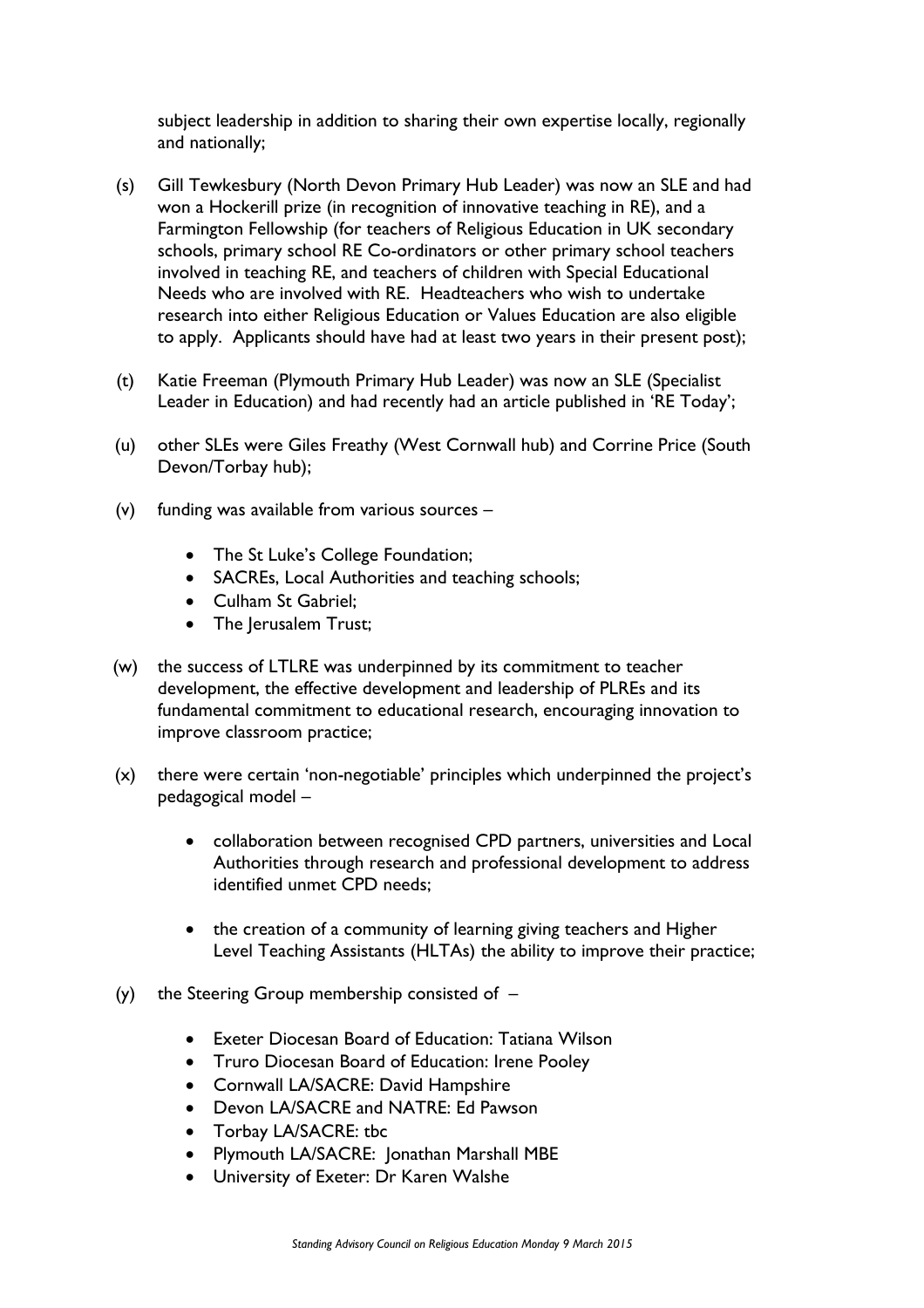- University of St Mark and St John: Dr Karen Stockham
- Teacher representative (St Luke's Foundation): Giles Freathy (Specialist Leader in Education)
- St Luke's College Foundation (Trustees): Dick Powell
- Project Director: Linda Rudge
- PLRE representation is by standing invitation
- *Internal evaluator to the project: Dr Barbara Wintersgill, former HMI*
- *External evaluator: Dr John Gay, Oxford University;*
- (z) there were plans in place to extend membership of the Steering Group to include Chairs of SACREs (or a nominated member from Group A, C or D) and senior representatives from Teaching Schools;
- (aa) the next two meetings of the Steering Group were planned for 3 March (Saltash) and 4 June (Torbay or Exeter);
- (bb) St Luke's Trustees had already agreed to fund a fourth annual conference in October 2015. The venue and date were yet to be confirmed, but provisional dates were 15 and 16 October at Dartington Hall, near Totnes. Further details would be available on the website and sent through school mailings. Enrolment would begin after Easter, and was usually oversubscribed. The theme this year would be linked to spiritual development and creativity across the curriculum.

The Chair thanked Linda Rudge for her presentation.

#### 31. **FEEDBACK/ACTION FROM AWARENESS/TRAINING SESSION**

Jonathan Marshall, RE Advisor, discussed the morning's awareness/training session with the members. The following issues from the session were highlighted -

- (a) SMSC (Spiritual, Moral, Social, Cultural) teaching had advanced since the development of the National Curriculum in 1988;
- (b) there had been an increase in the number of children being withdrawn from Religious Education (RE) lessons, and the British National Party (BNP) were encouraging this through their website;
- (c) there were issues in schools that were beyond the remit of SACRE;
- (d) school governors needed to be made aware of issues surrounding RE in schools;
- (e) it would be beneficial to have a contact list for different religions to check information if necessary;
- (f) faith speakers visiting schools was the way ahead, although some parents could be obstructive;
- (g) a large number of non-specialist RE teachers were not interested in teaching RE;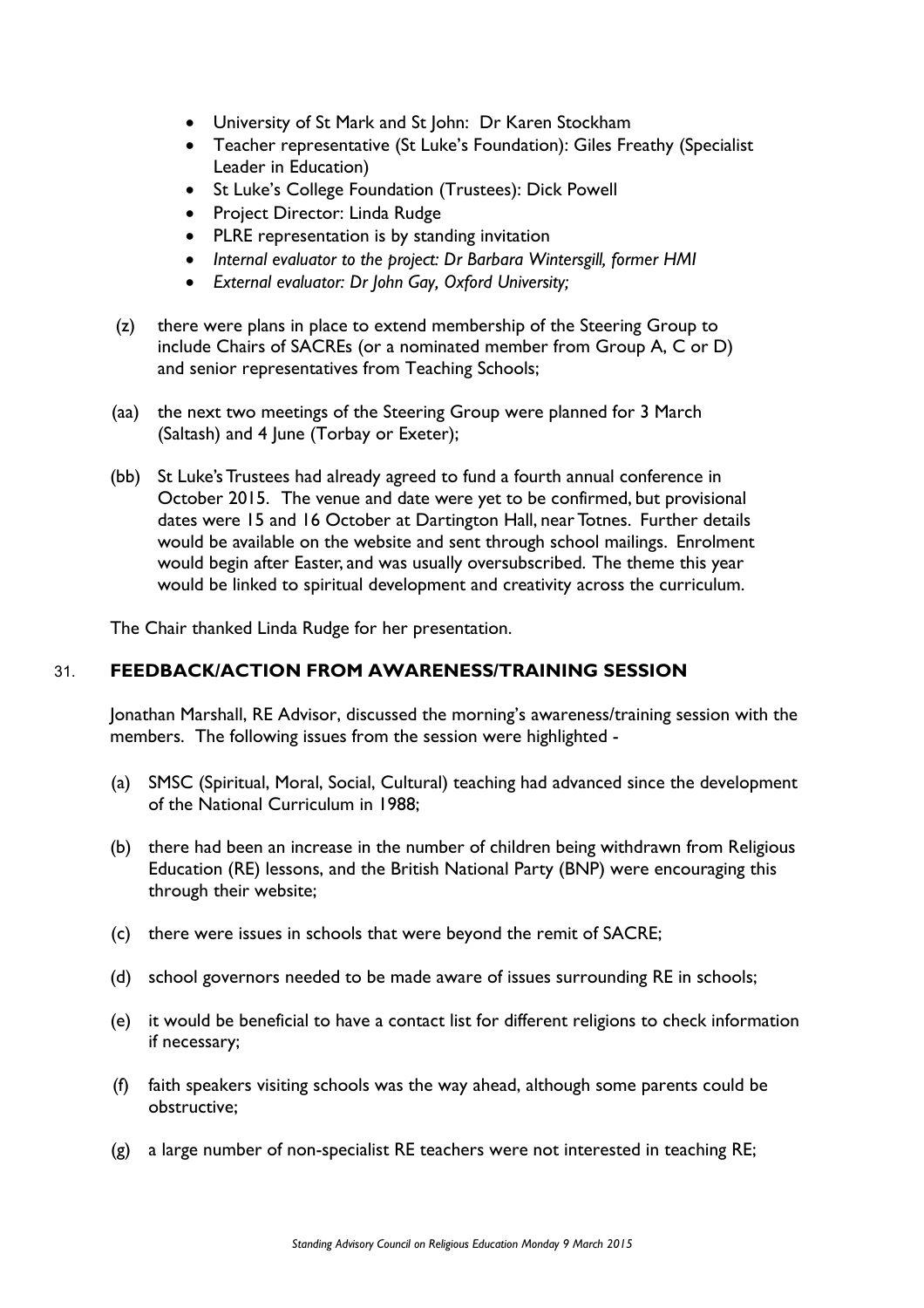- (h) there was a lack of support and training for RE; funding needed to be available for training;
- (i) there was no longer a full time RE Advisor post in Plymouth and the surrounding Local Authorities;
- (j) a strongly worded reply needed to be sent to Lord Nash's letter.

### 32. **PARENTAL RIGHT OF WITHDRAWAL FROM RE**

Jonathan Marshall, RE Advisor, discussed the briefing paper and accompanying letter on the parental right of withdrawal of students/children from Religious Education (RE) and its wider implications.

Members were advised that –

- (a) there had been an increase in the number of children withdrawn from RE lessons in school;
- (b) the briefing paper had been sent to all Plymouth schools;
- (c) it was known that the British National Party (BNP) was encouraging the withdrawal of children from RE lessons, especially where Islam was taught;
- (d) parents wishing to withdraw their child(ren) from RE lessons did not have to give a reason, although they had always been encouraged to do so;
- (e) there was no requirement for schools to keep statistics of the number of children who are withdrawn from RE lessons;

Following a discussion, members raised the following points –

- (f) bullet point three of the letter identified one particular religion (Islam), and suggested that some religions could be extremist;
- (g) the letter suggested that particular faiths wished to withdraw their child(ren) from RE lessons;
- (h) it was important that parents who wished to withdraw their child(ren) from RE lessons were invited in to school to discuss their reasons for doing so;
- (i) some parents would have difficulty in understanding the letter;
- (j) the letter was considered to be passive aggressive and overly formal;
- (k) advice needed to be given to headteachers to enable them to produce their own letter regarding this issue.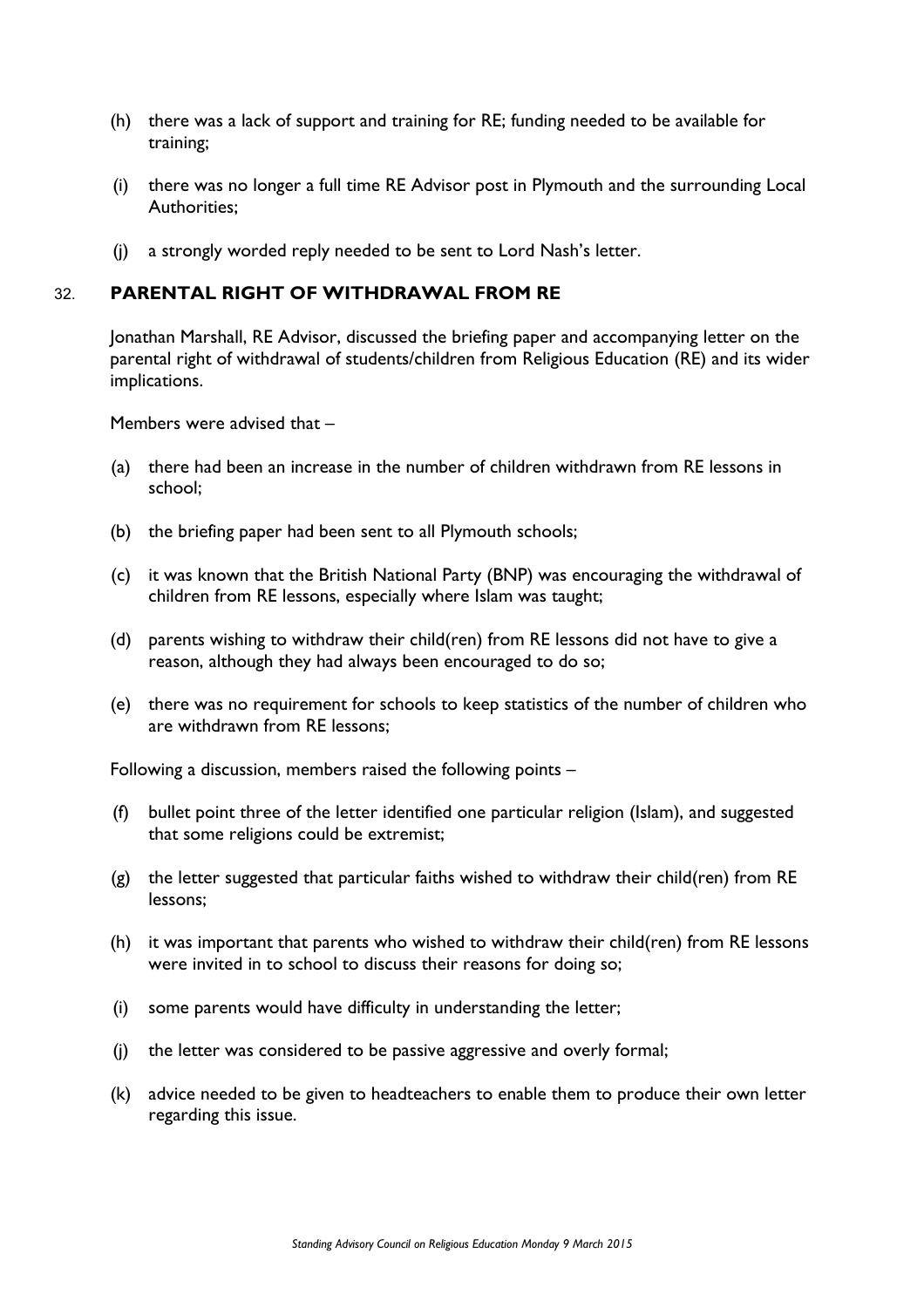# 33. **LETTER FROM LORD NASH, PARLIAMENTARY UNDER SECRETARY OF STATE FOR SCHOOLS**

Jonathan Marshall, RE Advisor, discussed the letter received from Lord Nash, Parliamentary Under Secretary of State for Schools.

Members were advised that –

- (a) a decision regarding a reply to this letter needed to be made today;
- (b) the advice received from NASACRE was to thank Lord Nash for his letter;
- (c) the responsibility for RE needed to sit with Local Authorities;
- (d) it was important that what had been discussed in the awareness/training session was reflected in the reply to Lord Nash;

Following a discussion, members raised the following points –

- (e) further information regarding the bursary scheme for the recruitment of highquality RE teachers was needed; the information did not specify that any religious education was required;
- (f) members expressed concern regarding the holder of a first class degree being eligible for a bursary, as trainees with a first class degree would not necessarily make a high quality teacher;
- (g) a number of SACREs were asking their Local Authority to reply to Lord Nash on their behalf; however it was decided that the reply needed to come from Plymouth SACRE, not Plymouth City Council.

Agreed that SACRE draft a response to Lord Nash's letter.

*(Jatindra Saha left part way through this agenda item)* 

#### 34. **UPDATE/FEEDBACK ON LOCAL AND NATIONAL RE ISSUES (i) Holocaust Memorial Day 2015**

Jonathan Marshall, RE Advisor, updated members on the recent Holocaust Memorial Day (HMD).

Members were advised that –

- (a) the Plymouth event had received a great deal of press and television coverage;
- (b) Solly Irving, a Jewish Holocaust survivor, once again visited the city, giving talks at local schools and the University;
- (c) Plymouth had received one of the special commemorative candles for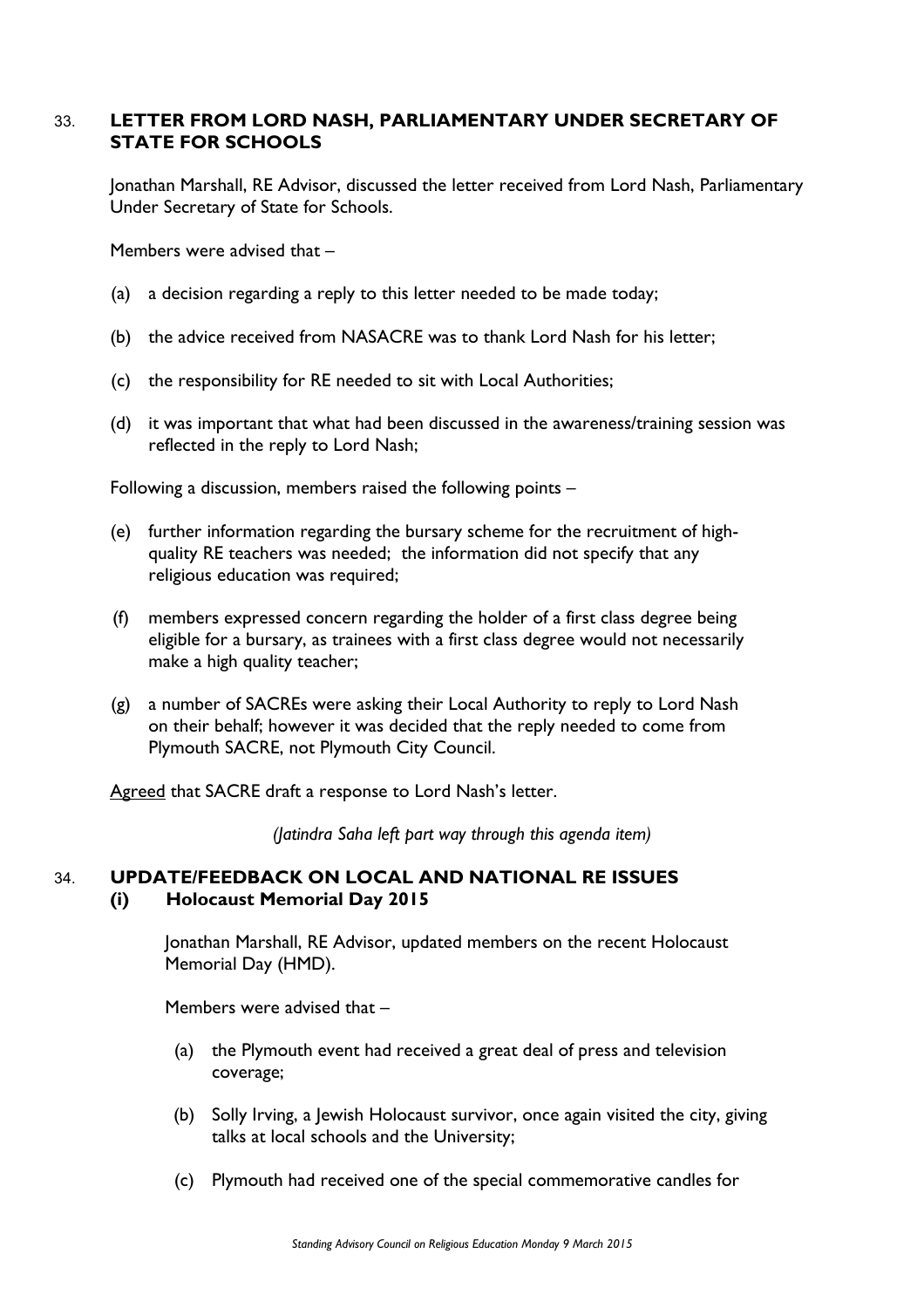the event;

- (d) a Civic event had been held in the Orangery at Mount Edgcumbe House and Country Park;
- (e) it was suggested that two events be held next year, on different days;

Following a discussion, members raised the following points –

- (f) the Holocaust Memorial Day Trust (HMDT) sent details of books and DVDs to libraries that could be advertised for HMD;
- (g) World Book Day could be linked in with HMD; to keep the event fresh in peoples' minds;
- (h) the event held at the University was superb, and involved a large number of children; however another event or display was needed in the centre of the city to attract the general public;
- (i) the event could be advertised on the side of the University, or on the 'big screen' on the Plaza in the city centre.

Jonathan Marshall, RE Advisor, thanked members for their comments and agreed to pass them on to Karl Sweeney, Leadership Advisor (Health, Wellbeing and Citizenship).

#### **(ii) NATRE Conference**

Katie Freeman advised members that the NATRE Conference had taken place on 31 January, and had been well attended by 170 teachers from around the country. Various workshops had been held, including a session on 'assessment without levels'.

#### **(iii) Plymouth SACRE website**

Jonathan Marshall, RE Advisor, advised members that a 'Religious education' section was now available on the Plymouth School Room page of the Plymouth City Council website, and contained information for teachers, SACRE members and all those interested in and committed to, providing excellent religious education in schools and across the community.

#### **(iv) Plymouth Centre for Faiths and Cultural Diversity**

Jonathan Marshall, RE Advisor, advised members that a new administrator for the Plymouth Centre for Faiths and Cultural Diversity (PCFCD) had been appointed. Jonathan took this opportunity to promote the importance of the work of the Centre, and the services they provided for schools. Jonathan advised members that he hoped that the meeting planned for 25 March would encourage more people to volunteer as faith speakers.